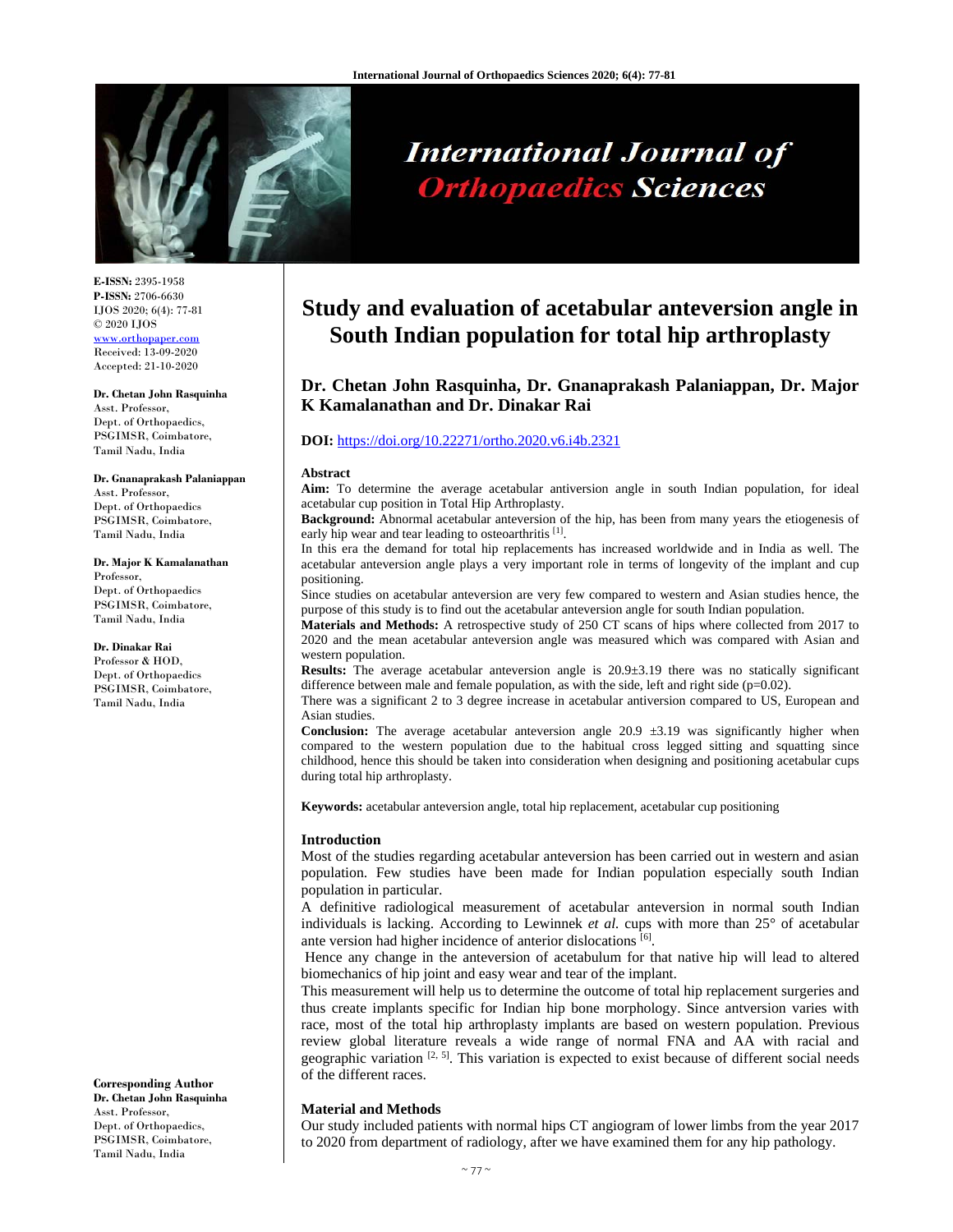A total of 250 hips both right and left sides, total of 125 patients were reviewed which all skeletally mature patients were. Using the same Ct scan machine Siemens HD Edge 128 slice cuts.

## **Method of measurement**

Line X: Horizontal line connecting two identical points on either side of the pelvis, marking the sagittal plane

Y: Line perpendicular to line X

Z: line connecting the lateral anterior and posterior margins of the acetabular component

A: Angle of acetabular anteversion, calculated between lines Y and Z.



Fig 1: Lines X, Y & Z, showing horizontal plane , vertical plane & acetabular inclination plane respectively .Between Y and Z is the acetabular angle.

Defined as: Angle of acetabular anti version is the angle between a line connecting the lateral anterior and posterior margins of the acetabular component and the sagittal plane defined as the plane perpendicular to a line connecting two identical points on either side of the pelvis [5].

Inclusion criteria, Adults who had a computed tomographic (CT) angiogram scan of the pelvis with lower limbs for pathology unrelated to the hip. Patients with complete bony fusion of the acetabulum were only included.

#### **Exclusion criteria**

- 1. Young patients of paediatric age group or patients with incomplete fusion of the acetabulum,
- 2. Patients with hip pathology as evident clinically with gait abnormality and or pain or restriction of hip motions
- 3. Patients with bony pathology of the pelvis and femur including fractures or deformities.
- 4. Previous surgical fractures with hardware in situ
- 5. Any patients with metabolic bone disease.



**Fig 2:** Showing left sided severe arthritis with extensive osteophytes

All the CT scans were evaluated by two of us orthopaedic surgeons and with help of a radiologist for any abnormalities in the soft tissue muscle plane and bone window cuts. As in the above fig 2 we can see a arthritic left hip joint wherein we cannot measure the angle of anteversion and hence was excluded.



**Fig 3:** Shows a soft tissue mass which increased the angle of ante version

This case (fig 3) was also excluded from this study, due to soft tissue mass which increased the angle of acetabular anteversion to 33.4 degrees on the left hip.

#### **Results**

Our work sheet was tabulated for 250 hips (125 patients) with normal hip morphology. CT angiograms of these patients were studied with the help of orthopaedicans and one radiologist.

**Table 1:** Demographic

| <b>No of Patients</b>   |        | 250                                |  |  |
|-------------------------|--------|------------------------------------|--|--|
| Sex                     | Male   | 138 (61%)                          |  |  |
|                         | Female | 112 (39%)                          |  |  |
| Mean Age                |        | $54.43 \pm 12.78$ (24-82)          |  |  |
| Side                    | Left   | 129 (52%)                          |  |  |
|                         | Right  | 121 (48%)                          |  |  |
| Mean Antieversion Angle |        | $20.9^{\circ}$ ±3.19 (15.10-31.20) |  |  |
| .<br>$-1$               |        |                                    |  |  |

\*mean  $\pm$  standard deviation (Min-Max)

This Table 1 shows the demographic pattern of my study 132 male and 112 female cases. Average anteversion angle in the population sample of 250 is 20.9° with std and range respectively ±3.19 (15.10-31.20).



**Fig 4:** Sex Distribution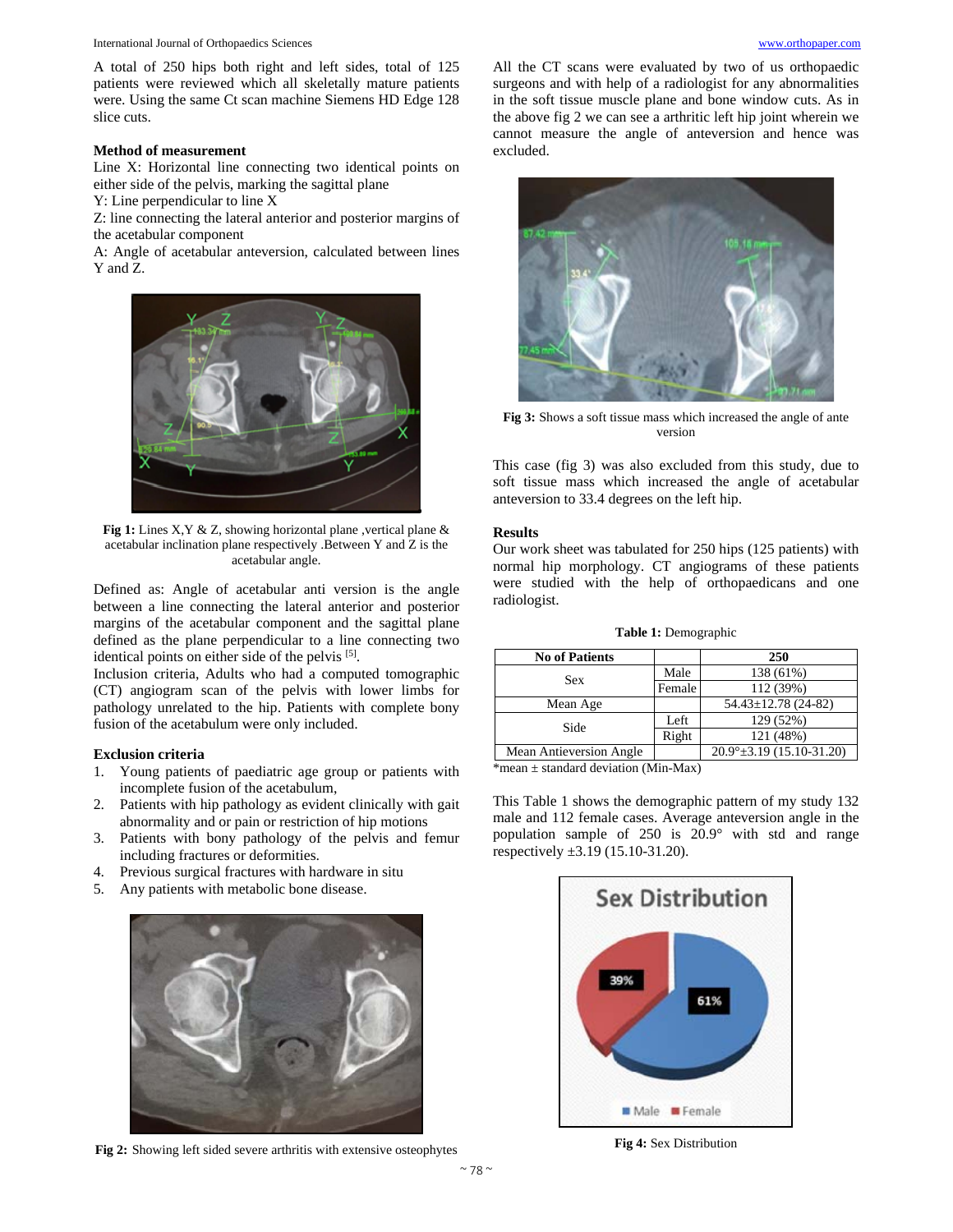**Table 2:** Average Antiversion angles seen in male and female.

| Sex    | N   | Mean Age                | <b>P</b> value |
|--------|-----|-------------------------|----------------|
| Male   | 132 | $57.1 \pm 11.4$ (24-80) | 0.01           |
| Female |     | $50.4 \pm 13.8$ (26-82) |                |

The average anteversion angles seen for male and female sexes for the population of this study P value 0.01 is not significant.

**Table 3:** Average Antiversion angles seen in male and female.

| Sex    | N   | <b>Mean Antiversion Angle</b>     | <b>P</b> value |
|--------|-----|-----------------------------------|----------------|
| Male   | 132 | $20.3^{\circ}$ ± 3.34 (15.1-31.2) | 0.02           |
| Female |     | $21.2^{\circ}$ ± 2.8 (15.4-31.05) |                |

\*\*Significant level is 0.05

\*\*\* CI is 95%

A 0.9 degree increase in mean acetabular anteversion angle in females  $(21.2°±3.34)$  compared to male population  $(20.3°±2.8)$  P value being 0.02 which is not significant Confidence interval (Cl is 95%.)



**Fig 5:** Showing average acetabular anteversion in males with regards to age.

| Male age group distribution by Antiversion angles |       |              |  |  |
|---------------------------------------------------|-------|--------------|--|--|
| Age group                                         | Left  | <b>Right</b> |  |  |
| $20 - 30$                                         |       | 24.5         |  |  |
| $31 - 40$                                         | 19.53 | 19.45        |  |  |
| $41 - 50$                                         | 20.26 | 21.01        |  |  |
| 51-60                                             | 20.33 | 20.63        |  |  |
| 61-70                                             | 21.28 | 20.87        |  |  |
| 71-80                                             | 24.33 | 24.69        |  |  |
| 81-90                                             |       | 26.83        |  |  |

**Table 4:** Male age group

**Key point:** Male age distribution by age group and their anteversion angle in both side. Age group 81-90 Right side is having 27.83 the highest anteversion angle and age group 31- 40 having the lowest anteversion angle seen in both side. Else in left side the age group 71-80 having the anteversion 24.33.



**Fig 6:** Showing average acetabular anteversion in females with regards to age.

**Table 5:** Male age group

| Female age group distribution by Antiversion angels. |       |              |  |  |
|------------------------------------------------------|-------|--------------|--|--|
| Age group                                            | Left  | <b>Right</b> |  |  |
| $20 - 30$                                            | 16.03 |              |  |  |
| $31 - 40$                                            | 18.89 | 20.26        |  |  |
| $41 - 50$                                            | 20.44 | 20.87        |  |  |
| $51-60$                                              | 19.74 | 20.24        |  |  |
| 61-70                                                | 20.35 | 21.79        |  |  |
| 71-80                                                | 18.7  | 24.62        |  |  |
| 81-90                                                | 24    | 25.75        |  |  |

**Key point:** Female age distribution by age group and their anteversion angle in both side. Age group with 81-90 in both side having highest anteversion angle and age group 51-60 having the lowest anteversion angle seen in right and in left the age group 20-30 seen the lowest anteversion angle.

**Table 6:** Male and Female antiversion angle by their side.

| <b>Sex</b> | Left                         | Right                       |  |
|------------|------------------------------|-----------------------------|--|
| Male       | $19.4 \pm 3.2$ (15.1-29.8)   | $21.4 \pm 3.5(15.5 - 31.2)$ |  |
| Female     | $21.2 \pm 2.4$ (15.3.1-25.9) | $21.2 \pm 3(16.8 - 31.05)$  |  |



Fig 7: Acetabular anteversion angle male vs female with regards to dexterity

Key Point: Fig 7 shown the comparative analysis between left and right side of male and female group.

 We can seen the left side anteversion angle in high in male and less in female population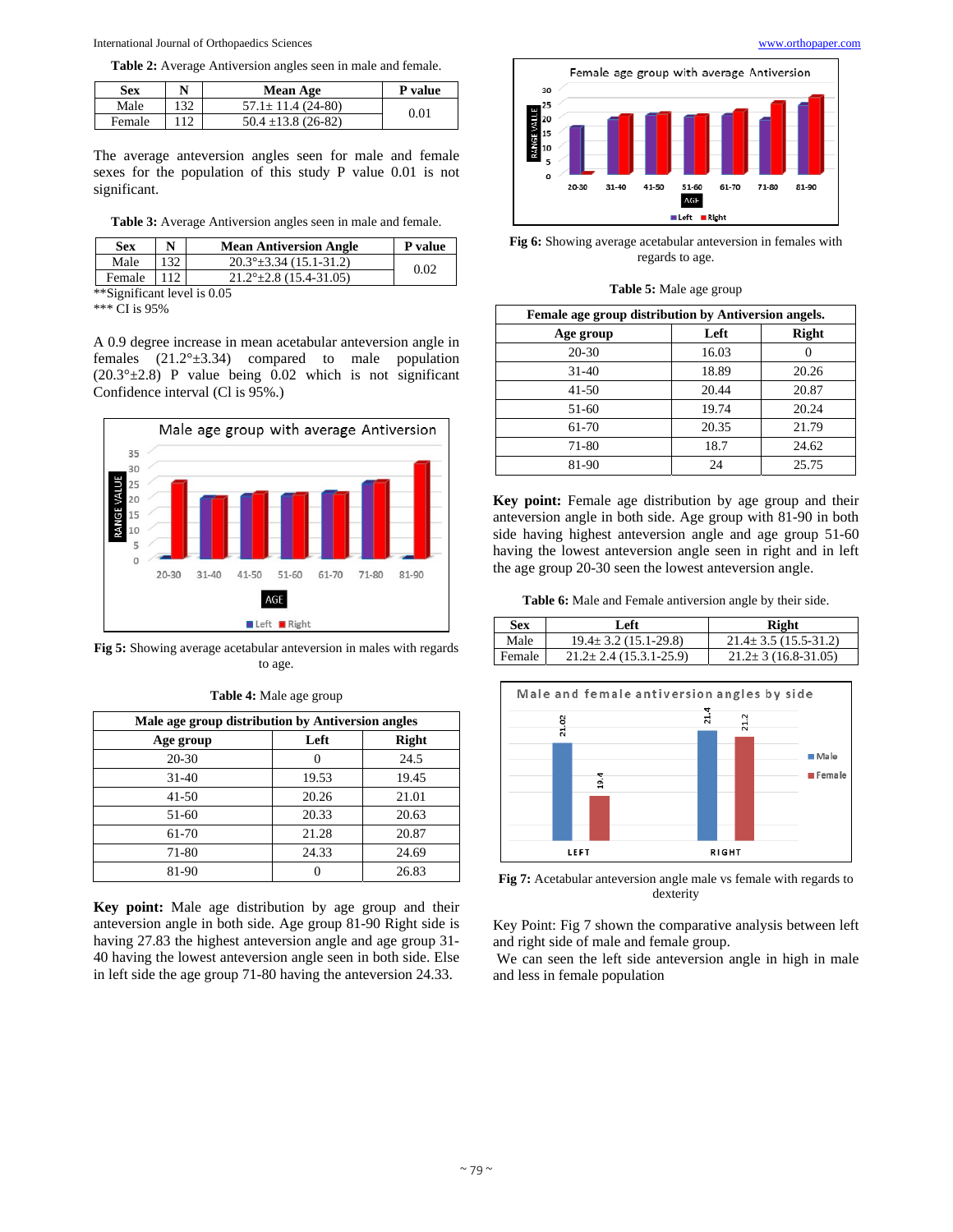# **Correlation Analysis between Age and antiversion angle**

# **The CORR Procedure**

2 Variables: AGE ACETABULAR ANTIVERSION

| <b>Simple Statistics</b>                |   |                                      |         |  |               |                                 |                                   |
|-----------------------------------------|---|--------------------------------------|---------|--|---------------|---------------------------------|-----------------------------------|
| Variable                                | N | Mean                                 | Std Dev |  |               | Sum   Minimum   Maximum   Label |                                   |
| AGE                                     |   | 250 54.43205 12.78291 13608 24.00000 |         |  |               | 82,00000 AGE                    |                                   |
| ACETABULAR ANTIVERSION   250   20.86952 |   |                                      | 3.18546 |  | 5217 15.10000 |                                 | 31,20000   ACETABULAR ANTIVERSION |

| Pearson Correlation Coefficients, N = 250<br>Prob >  r  under H0: Rho=0 |                   |                                         |  |
|-------------------------------------------------------------------------|-------------------|-----------------------------------------|--|
|                                                                         | AGE               | <b>ACETABULAR</b><br><b>ANTIVERSION</b> |  |
| <b>AGE</b><br><b>AGE</b>                                                | 1,00000           | 0.40616<br>< 0001                       |  |
| <b>ACETABULAR ANTIVERSION</b><br><b>ACETABULAR ANTIVERSION</b>          | 0.40616<br>< 0001 | 1,00000                                 |  |

# **The CORR Procedure**





There is a Positive correlation seen  $(=0.40)$  between age and anteversion angles with significant p value (Fig 8)

| <b>Average mean Antiversion angle countrywise</b> |                  |  |  |  |
|---------------------------------------------------|------------------|--|--|--|
| $20.9@{\pm}2.8$<br>India (our study)              |                  |  |  |  |
| Asia                                              | $19.2@{\pm}3.11$ |  |  |  |
| Australia                                         | $18.2@{\pm}2.8$  |  |  |  |
| UК                                                | $17.3@{\pm}3.16$ |  |  |  |
| I IS A                                            | $16.7@+2.3$      |  |  |  |

**Table 7:** Average mean Antiversion angle countrywise



**Fig 9:** Comparison of our acetabular anteversion with other country registry data.